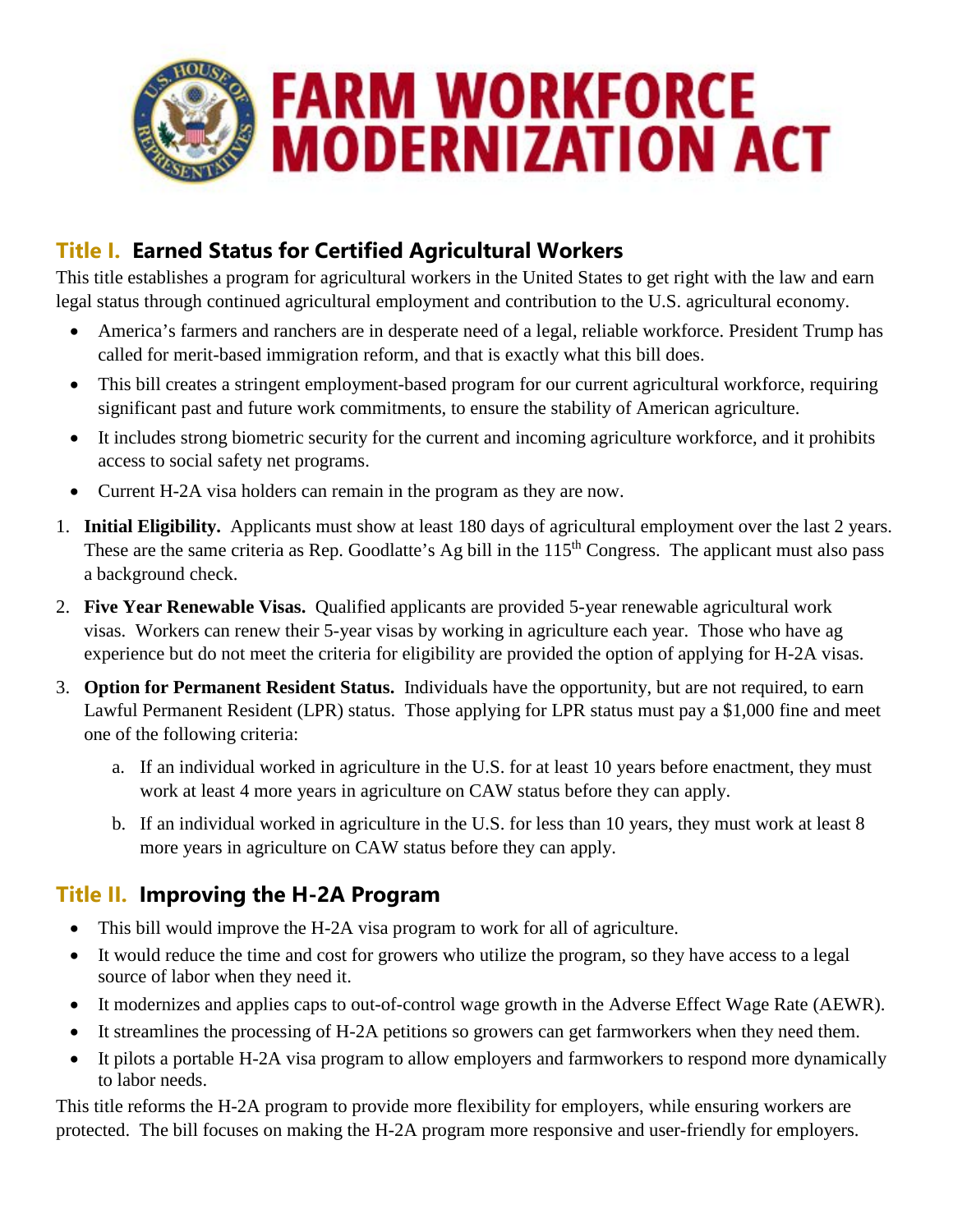- 1. **Single Portal for Filing.** Employers would now have a *single* filing process through an online portal, through which DHS, DOL, and State Workforce Agencies (SWAs) can process simultaneously (rather than sequentially in three different steps). This streamlining reduces costs and processing time for growers.
- 2. **Single Petition for Staggered Needs.** Employers would now be able to file one petition reflecting staggered labor needs. For example, under the current program, if an employer needs 5 workers for tilling, another 10 workers for planting, and another 10 for harvesting, the employer must file 3 different petitions. This bill streamlines the process by allowing employers to file one petition for the whole season.
- 3. **Streamlined Recruiting.** Employers would now be required to simply file a job posting on an electronic registry, rather than filing newspaper print advertisements.
- 4. **Wage Reform.** The bill reforms H-2A wages to better reflect real-world wages, while protecting against sudden wage increases that disrupt employer planning and operations:
	- a. **More Granular Wages.** Rather than one wage determination for all farm labor, the bill adopts a proposal from the Trump Administration's proposed H-2A rule to disaggregate wages for various agricultural occupations (e.g., crop workers, livestock workers, machine operators, graders and sorters, etc). This will ensure that wage requirements better reflect the real-world wages paid to specific types of workers. Some workers would see higher wages (machine operators), while others would see lower wages (crop workers, which account for the majority of incoming H-2A workers).
	- b. **Limiting Wage Fluctuations.** To prevent wage fluctuations, the bill limits wage increases/decreases, thus providing more stability and predictability for employers. Wages are governed as follows:
		- i. **2020:** One-year wage freeze—wages will not increase in 2020.
		- ii. **2021-2029:** Wages could not decrease by more than 1.5% or increase by more than 3.25%. Exception: If the resulting wage is less than 110% of the Federal or state minimum wage, then the wage could go up by up to an additional percent.
		- iii. **2030 and Beyond:** Current wage structure (AEWR) goes away and the Secretaries of Ag and Labor will determine a new wage structure through rule making. If that replacement is delayed, wages could not decrease by more than 1.5% or increase by more than 3.25%.
	- c. **Limiting Mid-Contract Wage Increases.** Wage requirements would now apply for the duration of the contract, rather than potentially fluctuating mid-contract.
- 5. **Reducing Housing Costs.** The bill improves the availability of farmworker housing while lowering employer costs related to providing such housing.
	- a. **Preserving Existing Housing.** The bill adopts an imporved version of the Rep. Clay bill, which was recently passed by the House, to prevent current farm- and rural-housing stock from serving other constituencies. Among other things, the bill authorizes \$1 billion to rehabilitate housing that is aging out of USDA incentive programs, thus reopening eligibility for rental assistance and preserving housing stock for farmworkers.
	- b. **Incentivizing New Housing.** The bill triples the amount of funding for the USDA 514 loan program and 516 grant programs, which provides 1% loans and grants, respectively, for constructing new housing. The bill would also reform eligibility criteria to expand the use of those programs in more expensive housing markets.
	- c. **Lowering Housing Costs.** The bill reduces grower costs related to housing by increasing funding for the USDA 521 rental assistance grant program, while making H-2A housing eligible for the 521 operating assistance program.